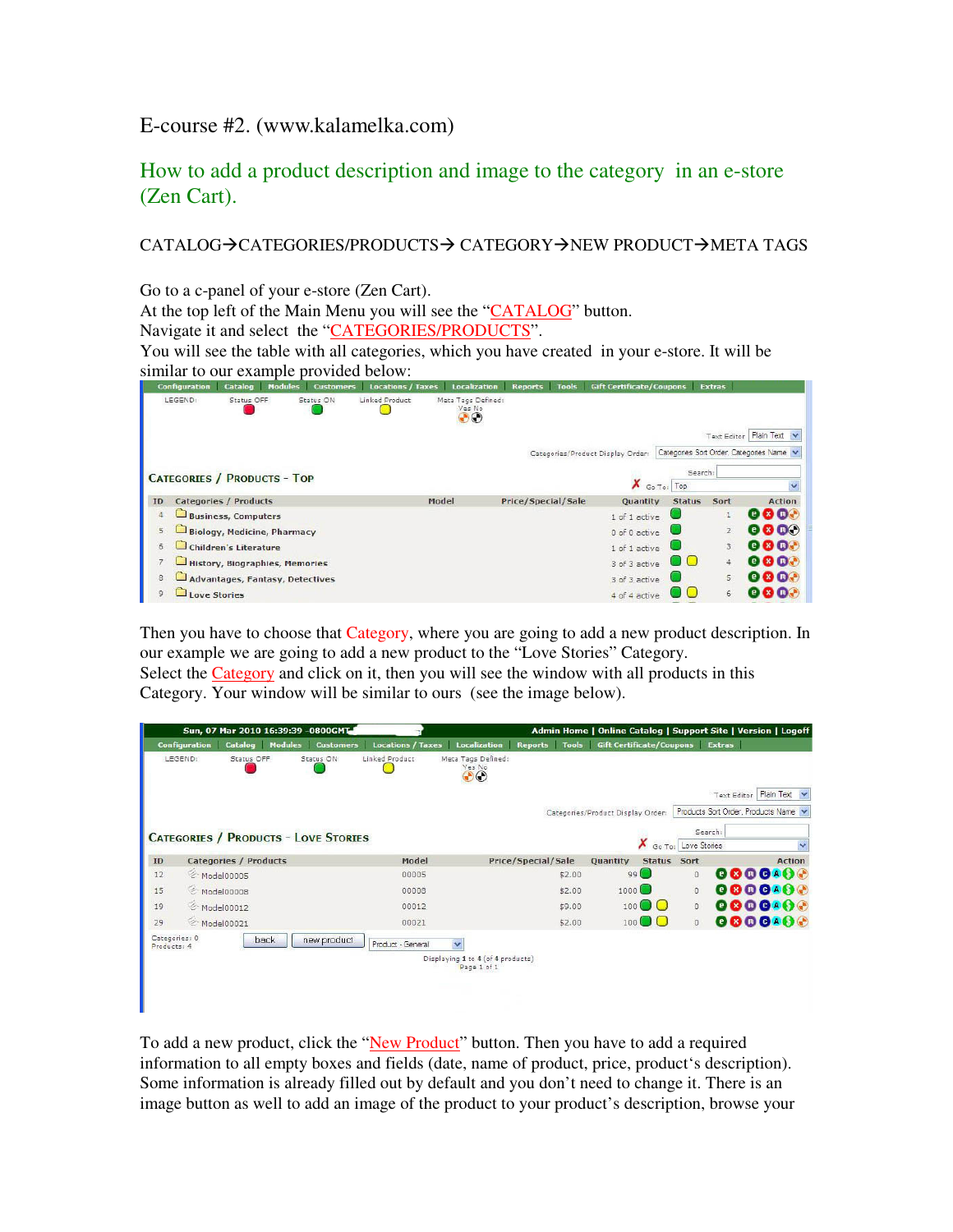computer for your product image.

| Configuration Catalog Modules Customers Locations / Taxes Localization Reports Tools Gift Certificate / Coupons Extras<br>۸             |                                                                                                                          |                                       |  |  |  |  |  |  |  |
|-----------------------------------------------------------------------------------------------------------------------------------------|--------------------------------------------------------------------------------------------------------------------------|---------------------------------------|--|--|--|--|--|--|--|
| PRODUCT IN CATEGORY: "LOVE STORIES"                                                                                                     |                                                                                                                          |                                       |  |  |  |  |  |  |  |
|                                                                                                                                         |                                                                                                                          |                                       |  |  |  |  |  |  |  |
|                                                                                                                                         |                                                                                                                          | preview<br>cancel                     |  |  |  |  |  |  |  |
| Product Master Category:                                                                                                                | ID# 9 Love Stories                                                                                                       |                                       |  |  |  |  |  |  |  |
| NOTE: Master Category is used for pricing purposes where the<br>product category affects the pricing on linked products, example: Sales |                                                                                                                          |                                       |  |  |  |  |  |  |  |
| Products Status:                                                                                                                        | ⊙ In Stock ○ Out of Stock                                                                                                |                                       |  |  |  |  |  |  |  |
| Date Available:<br>(YYYY-MM-DD)                                                                                                         | $\nabla$                                                                                                                 |                                       |  |  |  |  |  |  |  |
| Products Manufacturer:                                                                                                                  | -none- Y                                                                                                                 |                                       |  |  |  |  |  |  |  |
| 꾫<br>Products Name:                                                                                                                     |                                                                                                                          |                                       |  |  |  |  |  |  |  |
| Product is Free:                                                                                                                        | $O$ Yes $\odot$ No                                                                                                       |                                       |  |  |  |  |  |  |  |
| Product is Call for Price:                                                                                                              | O Yes <sup>O</sup> No                                                                                                    |                                       |  |  |  |  |  |  |  |
| Product Priced by Attributes:                                                                                                           | ○ Yes ⊙ No                                                                                                               |                                       |  |  |  |  |  |  |  |
| Tax Class:                                                                                                                              | v<br>-none-                                                                                                              |                                       |  |  |  |  |  |  |  |
| Products Price (Net):                                                                                                                   |                                                                                                                          |                                       |  |  |  |  |  |  |  |
| Products Price (Gross):                                                                                                                 | O                                                                                                                        |                                       |  |  |  |  |  |  |  |
| Product is Virtual:                                                                                                                     | $\bigcirc$ Yes, Skip Shipping Address $\bigcirc$ No, Shipping Address Required                                           |                                       |  |  |  |  |  |  |  |
| Always Free Shipping:                                                                                                                   | ○ Yes, Always Free Shipping ⊙ No, Normal Shipping Rules<br>○ Special, Product/Download Combo Requires a Shipping Address |                                       |  |  |  |  |  |  |  |
| Products Quantity Box Shows:                                                                                                            | $\odot$ Yes, Show Quantity Box $\bigcirc$ No, Do not show Quantity Box                                                   |                                       |  |  |  |  |  |  |  |
| Product Qty Minimum:                                                                                                                    | 1                                                                                                                        |                                       |  |  |  |  |  |  |  |
| Product Qty Maximum:                                                                                                                    | 0<br>$0 =$ Unlimited, $1 =$ No Qty Boxes                                                                                 |                                       |  |  |  |  |  |  |  |
| Product Qty Units:                                                                                                                      | 1                                                                                                                        |                                       |  |  |  |  |  |  |  |
| Product Oty Min/Hait Mix+                                                                                                               | Q Von O No                                                                                                               |                                       |  |  |  |  |  |  |  |
| Product Qty Min/Unit Mix:                                                                                                               | $\odot$ Yes $\odot$ No                                                                                                   |                                       |  |  |  |  |  |  |  |
| 꾏<br>Products Description:                                                                                                              |                                                                                                                          |                                       |  |  |  |  |  |  |  |
|                                                                                                                                         |                                                                                                                          |                                       |  |  |  |  |  |  |  |
|                                                                                                                                         |                                                                                                                          |                                       |  |  |  |  |  |  |  |
|                                                                                                                                         |                                                                                                                          |                                       |  |  |  |  |  |  |  |
|                                                                                                                                         |                                                                                                                          |                                       |  |  |  |  |  |  |  |
|                                                                                                                                         |                                                                                                                          |                                       |  |  |  |  |  |  |  |
|                                                                                                                                         |                                                                                                                          |                                       |  |  |  |  |  |  |  |
|                                                                                                                                         |                                                                                                                          |                                       |  |  |  |  |  |  |  |
|                                                                                                                                         |                                                                                                                          |                                       |  |  |  |  |  |  |  |
|                                                                                                                                         |                                                                                                                          |                                       |  |  |  |  |  |  |  |
|                                                                                                                                         |                                                                                                                          |                                       |  |  |  |  |  |  |  |
|                                                                                                                                         |                                                                                                                          |                                       |  |  |  |  |  |  |  |
|                                                                                                                                         |                                                                                                                          |                                       |  |  |  |  |  |  |  |
|                                                                                                                                         |                                                                                                                          |                                       |  |  |  |  |  |  |  |
|                                                                                                                                         |                                                                                                                          |                                       |  |  |  |  |  |  |  |
|                                                                                                                                         |                                                                                                                          |                                       |  |  |  |  |  |  |  |
|                                                                                                                                         |                                                                                                                          |                                       |  |  |  |  |  |  |  |
|                                                                                                                                         |                                                                                                                          |                                       |  |  |  |  |  |  |  |
|                                                                                                                                         |                                                                                                                          |                                       |  |  |  |  |  |  |  |
| Products Quantity:                                                                                                                      |                                                                                                                          |                                       |  |  |  |  |  |  |  |
| Products Model:                                                                                                                         |                                                                                                                          |                                       |  |  |  |  |  |  |  |
|                                                                                                                                         |                                                                                                                          |                                       |  |  |  |  |  |  |  |
| Products Image:                                                                                                                         | Browse<br>Image Name: NONE                                                                                               | Upload to directory:   Main Directory |  |  |  |  |  |  |  |
| Delete Image? NOTE: Removes Image from Product, Image is NOT removed from server: @ No @ Yes                                            |                                                                                                                          |                                       |  |  |  |  |  |  |  |
| Overwrite Existing Image on Server? $\bigcirc$ No $\bigcirc$ Yes                                                                        |                                                                                                                          |                                       |  |  |  |  |  |  |  |